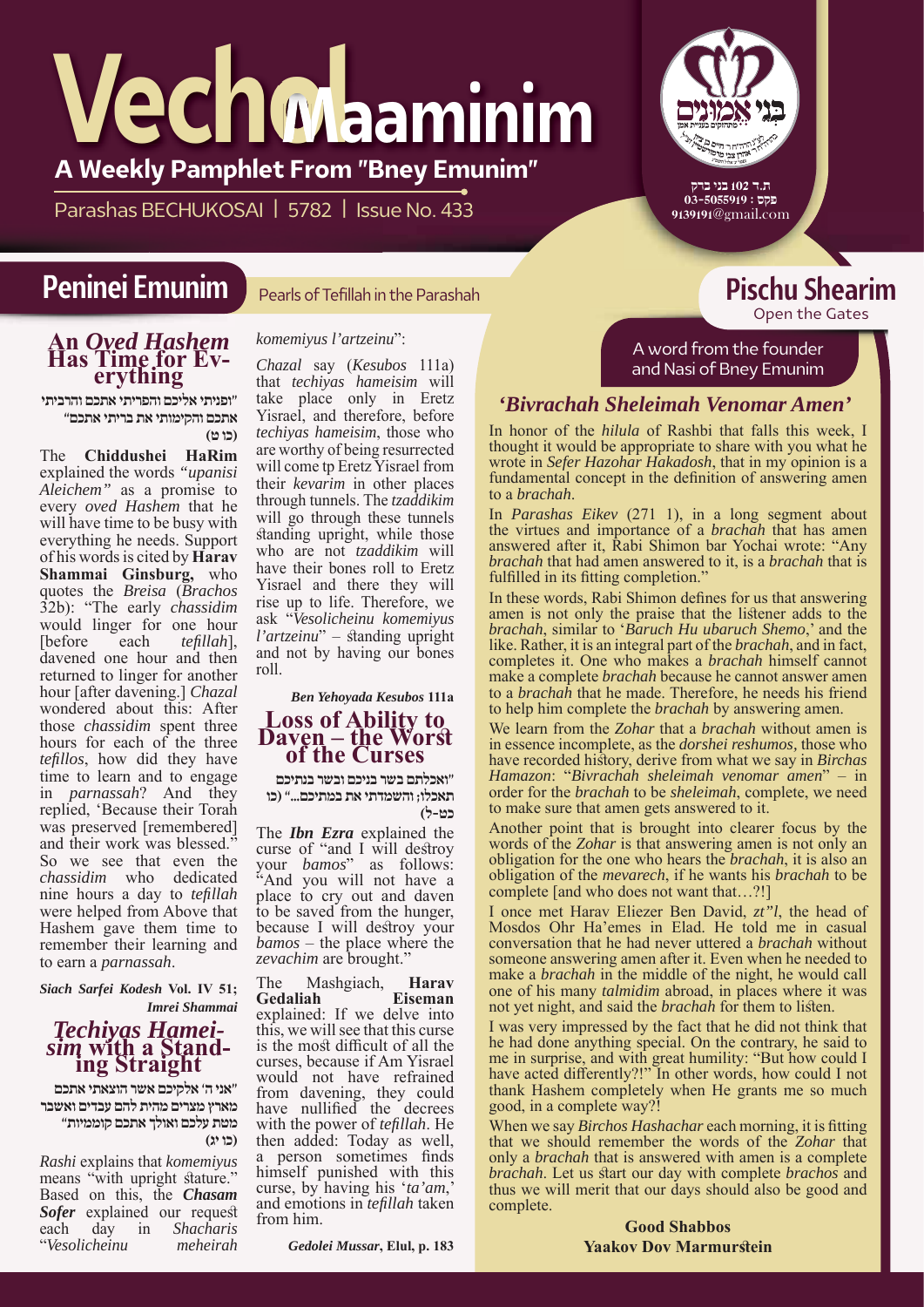#### An Innocent Tefillah that Opened the Gate

The C. family had been planning the trip for a long time. The C. family belongs to a Chassidic community that has a large population in a city in southern Israel. They had won this trip after participating in a contest for an entire month. All the children in the family participated, and the grand prize that had been promised was a trip up north, both to have a change of scenery, but mainly, to daven at the *kevarim* of the sages who are buried in the Galil on the auspicious day of 7 Adar, the *yahrtzeit* of Moshe Rabbeinu.

Rosh Chodesh Adar arrived, and the children were getting more excited as the big day drew near. A day before the long awaited day, the father rented a spacious car that could comfortably accommodate all the children. Early the next morning, before dawn, the family packed up the car and set out on their long awaited trip. The plan



was to begin the day by davening *Shacharis* at the *tziyun* of Rabi Shimon Bar Yochai in Meron.

The long drive was pleasant. The children were riveted by the passing scenery, which was constantly changing as the day dawned. The desert landscape with its monotonous brown shades was replaced by green as the car advanced northward.

When the car finally began to climb the winding road to Meron, their expectations reached a fevered pitch. The older children began to hum Lag BaOmer songs that they had heard on previous trips to Meron. The previous two years, they were not able to go, due to the pandemic, and now, they were very excited to be back.

The car drove further up, and they reached the famous intersection at the entrance to Meron. The car made a left, and suddenly, it screeched to a halt…

"What happened??" they all cried at once. The answer was clear right away: The famous yellow gate at the entrance to the *yishuv* was closed. A policeman with a stern expression stood there and motioned for them to turn around.

Rabbi C. did not move into reverse, as if not under understanding what the policeman was telling him. He inched closer to the gate, and braked impatiently.

"What's the matter, you don't understand?!" the policeman snapped. "Kever Rashbi is closed today to vehicles. Move on, what's not clear about that?!"

Indeed, the *tziyun* was closed to vehicular traffic. It took Rabbi C.

a few minutes to digest this. He tried to ask about the reason for the sudden closure, but was met with a non-response and lots of impatience. He switched tactics and tried to play on the policeman's emotions. He pointed to his children, who were stunned, and tried to explain where they lived and when this morning had started for them and how excited they had been about this trip. But apparently he was not

the first one who had tried to speak to the policeman this morning, and his reaction was as impatient, and unaccommodating, as before…

Having no choice, the father had to disappoint his children and tell them that they would have to forgo a visit to the *tziyun* in Meron.

Although they had not known about it, over the past two years, this had happened numerous times. Since the tragedy this past Lag BaOmer, the police closed the gates to the *yishuv* a number of times whenever they feared masses that could lead to overcrowding, or alternatively when they worried that crowds could spread corona infections.

The pressure of the authorities mounted, especially after last Lag BaOmer, when forty five holy Yidden lost their lives in the crush.

After the tragedy, the authorities clamped down on the regulations, and whenever a special date approached, when lots of people were expected at the *tziyun*, they closed Meron, fearing too much crowding.

This time as well, ahead of 7 Adar, when masses of people come to Meron, the authorities announced that it would be closed to *mispallelim*. The C. family was not apprised of this, and naturally, their disappointment was commensurate with their anticipation. They could not get over this bitter letdown.

Having no choice, Rabbi C. turned around. He parked on the side of the road, and considered the options: Should they continue to Tzefas to daven, or should he park in a nearby lot, and then walk with the children up the steep hill to the *tziyun* in Meron…

But if he thought of resigning himself to the situation, the children were not ready for him to do so. "Abba," sixyear-old Shmuel called from the back, "you always tell us that *tefillah* helps in every situation, and now we're giving up before we even daven?!"

"Of course, how didn't we think of that?!" they all cried in surprise. At that moment, the children began to daven, each one in their own way. In their innocent and simple, childish language, they made one request: Let the gate to Meron open for them so they could go and daven at the *kever* of Rashbi. They were davening for just a few moments, and then, when they finished, all of them infused with *emunah*, their father began to drive towards the gate. It was still closed, but the father ignored it and slowly inched towards it. The policeman was the same one as before, but surprisingly enough, he glanced at the children in the car, and pressed the button to open the gate, without another word.

And that is how that morning, they were among the select few who were able to get in to daven at the holy *tziyun*, all because of an innocent *tefillah*.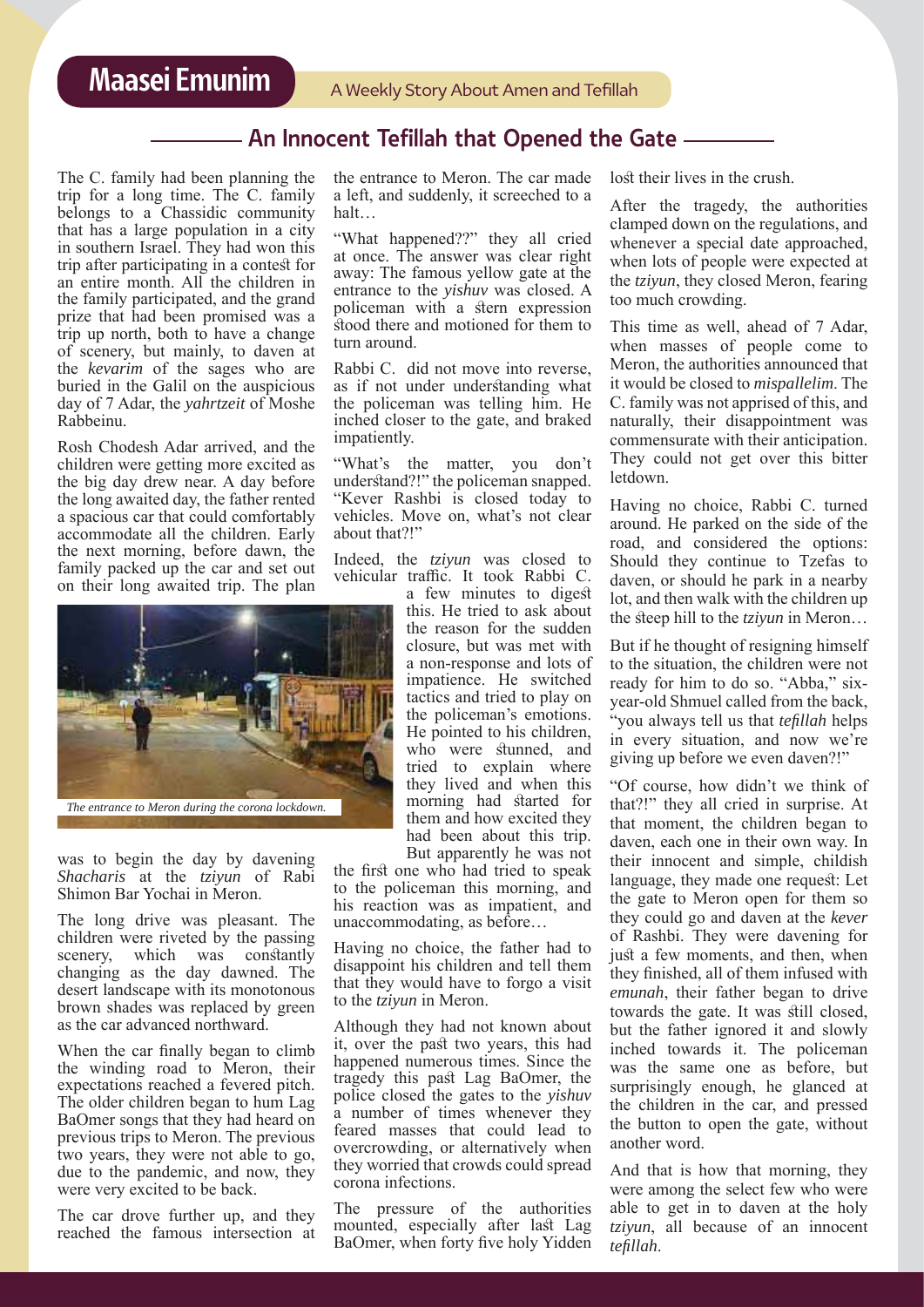#### **Birchas Hatzaddikim**

#### **Source of the Brachah**

*Chazal* (*Megillah* 17b) explain that the reason that *Birchas Hatzaddikim* was instituted after *Birchas Haminim* is because after all the heretics will be eradicated form the world, then the *keren*, the value of the *tzaddikim* will rise, as it says (*Tehillim* 75:11): "*Vechol karnei resha'im agadea* – *teromamnah kranos tzaddik*, and all the horns of the wicked I shall cut off; the horns of the righteous will be upraised."

*Chazal* also say (ibid) that this *brachah* should also include a request for *geirei tzeddek*, righteous converts, as we find that the Torah placed the *geirei tzeddek* alongside the sages of Torah, as the *passuk* says (*Vayikra* 19, 32-33): "*Mipnei seivah takum vehadarta pnei zaken…; vechi yagur itcha ger,* rise before a venerable person, and respect the elderly…And when a stranger sojourns with you in your land."

Some write that mentioning the converts in this *brachah* was not instituted by the Anshei Knesses Hagedolah. Rather, Rabban Gamliel Hazaken is the one who instituted their mention, because in his times, there were many converts in Am Yisrael. (*Tikkun Tefillah* in *Siddur Otzar Hatefillos, He'arah L'Tefillas Shemoneh Esreh*)

#### **Structure of the Brachah**

The *brachah* begins with the request of "*al hatzaddikim*" – referring to those who never sinned (*Avudraham*). Then we ask for the "*chassidim*," those who have stumbled and sinned, but repented for their sins. And because *baalei teshuvah* need to make boundaries and *seyagim* for the *mitzvos* of the Torah, and to act *lifnim mishuras hadin* in order that they do not return to sin, they are called *chassidim* (*Avudraham*. See also *Pri Megadim Orach Chaim* 118 in *Eshel Avraham* 1). Then we ask for the "*ziknei she'eris amcha Bais Yisrael*" – those who carry the burden of the *tzibbur* and for "*pleitas bais sofreihem*" – "they are the wise ones who teach the children" (*Peirushei Siddur Hatefillah L'Rokeach* 57), and some explain that this means the authors of *seforim* (*Eitz Yosef*).

We also ask for the "*geirei tzeddek*" who we were instructed specifically to love, as it says (*Devarim* 10:19): "And you should love the convert" (*Avudraham*), and in the end we ask for ourselves, as we say "*v'aleinu*," that although we are not *tzaddikim* or *chassidim*, and we do not have any of the mentioned virtues, still we ask, "*yehemu na rachamecha*" (*Seder Hayom*).

We conclude this *brachah* with praise: "*Mishan umivtach latzaddikim*," which refers to those *tzaddikim* who are filled with merits like a pomegranate; because they are on such a high level, they need to lean on Hashem. How much more so the rest of the people, who have only their Father in Heaven to rely on (*Bais Tefillah* Rav A. Papo, *Brachah* 13).

#### **Essence of the Brachah**

*Chazal* say (*Taanis* 24b): "Each and every day a Bas Kol declares: The entire world is sustained for Chanina My son." The Baal Shem Tov explained that the *tzaddik* opens a 'path' and a conduit through which he brings down good and blessing for Am Yisrael (*Avodas Yisrael Likutim Maseches Taanis*). Indeed, in this *brachah*, we ask for mercy for the *tzaddikim* of the generation, because it is in their merit and in their goodness that we live, and as long as there are *tzaddikim* in the world, the world is bestowed with goodness and blessing (*Yearos Devash*, Vol. I, *Drush* 1). In this context, the Chozeh of Lublin said that in order to merit the influence of a *tzaddik*, one must daven and ask for mercy for him (*Ohr Lashamayim Mishpatim*).

In addition, we ask in this *brachah* for mercy on the *geirei tzeddek*. The converts are worthy of a special *brachah* in this time that Am Yisrael is in a state of poverty and lowliness, while the wicked people of the world are at a pinnacle of goodness. One who converts at this time is certainly worthy of the title '*ger tzeddek'* as he did not covert out of a desire to merit goodness with Am Yisrael, but rather because he truly recognized, like Avraham Avinu, who cleaved to the truth against the whole world. Therefore "It behooves us to love him and to kiss the soles of his feet, and one who increases his love for the *ger*, loves Hashem and His Torah, because his love for the *ger* is contingent on the love of Hashem and His Torah, because they are the reason for his love (*Yearos Devash*, ibid).

#### **Explanation of 'Vesim Chelkeinu Imahem'**

In this *brachah* we ask: "*Vesein sachar tov lechol habotchim beShimcha b'emes vesim chelkeinu imahem***."** We might ask: Why is it fitting to ask that we should receive good rewards like the *tzaddikim*? Doesn't a person receive what he deserves, commensurate with his actions? Is there a bias here?

The Ari Hakadosh explained this request as follows: When a person sins, he is prevented from enjoying the influences of the *mitzvos* that he has done. Therefore, until the sinner repents, the *hashpa'os,*  the influences of his merits are given to a worthy *tzaddik*, as it says (*Iyov* 17): "*Yachin [rasha] vetzaddik yilbash*," that the *rasha* will prepare it and the *tzaddik* will wear it. But there are very lofty *tzaddikim* who do not want to benefit from something they have not toiled for, and therefore, they keep the influence of the *mitzvos* that were given to them for safekeeping until the person repents. Then, they return it to the person, in completion. Therefore, we ask "*vesim chelkeinu imahem*," that if *chalilah* we have sinned, and lost our share in the *mitzvos* we have done, Hashem should put them for safekeeping with the share of the lofty *tzaddikim* who do not want to benefit from others. When we repent, He will return to us our share in completion (*Shaar Hakavanos, Drushei Ha'amidah Drush* 6).

The *Chasam Sofer* further explained: "*Habotchim beShimcha b'emes*" – they are the ones who hope to see that "all of mankind will call Your Name…" as we ask in the *tefillah* of *Al Kein Nekaveh*. We ask that Hashem should give them their good reward, by putting "our share with theirs," and by us joining them to call the Name of Hashem, as they aspire (*Drashos Chasam Sofer*, Vol. I, p. 31b).

#### **Kavanah of Amen**

It is true that You are a support and a security for the *tzaddikim*, and may it be that You should be a support for us at all times. (*Siddur Nehora Hashalem*)

**"וכאשר תקום מן הספר, תחפש באשר למדת אם יש בו דבר אשר תוכל לקיימו".**